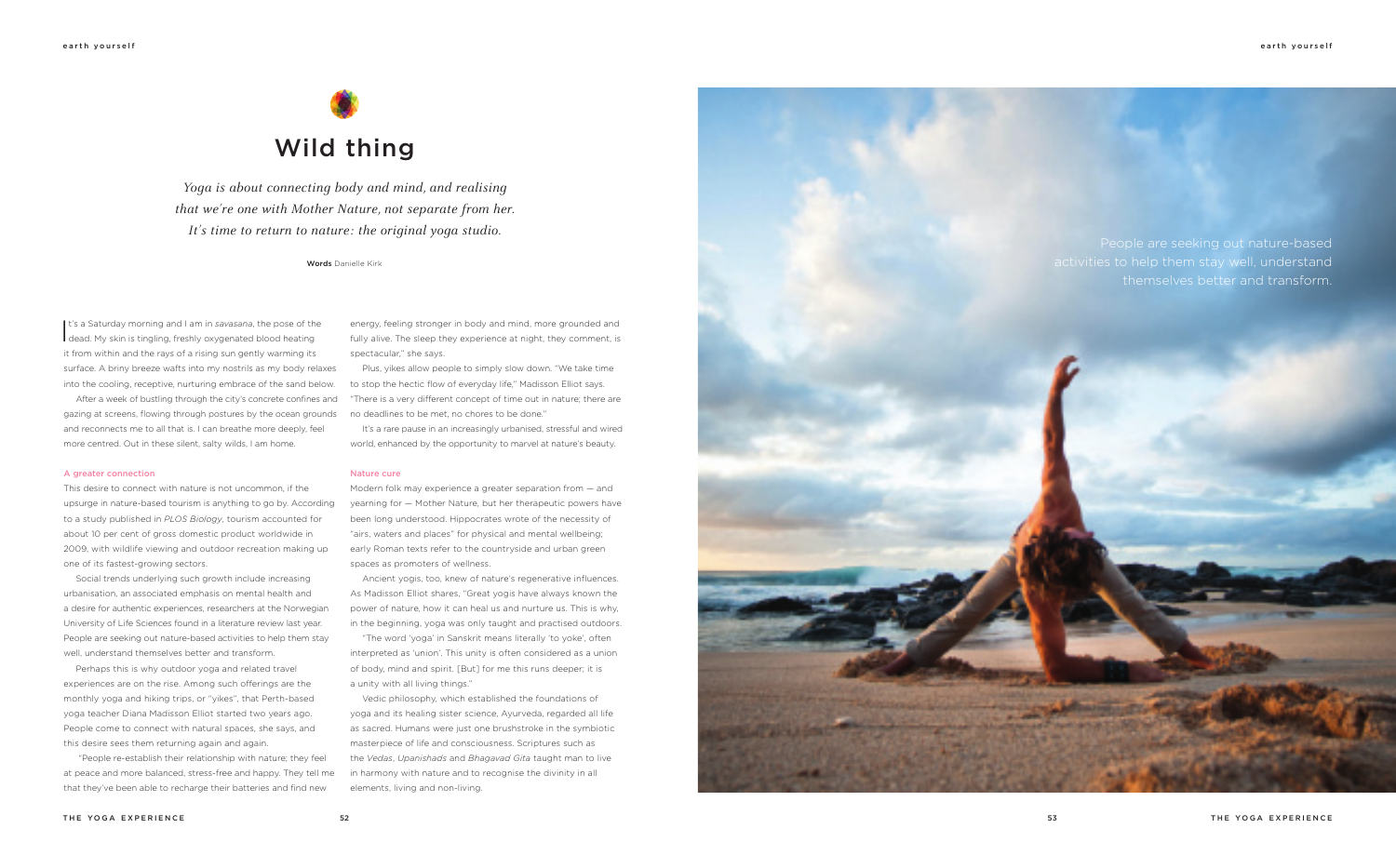Paula Wild, director of operations and yoga instructor at Balanced Rock, a non-profit that runs nature-based yoga retreats and teacher trainings in California's Yosemite National Park, US, explains: "In a nutshell, we are nature. We are not separate. We are composed of the five elements, as is everything else: earth, water, fire, air, space.

"We are always forgetting this *and* we always have the potential to remember it, which brings us back to our true nature as spirit embodied."

Ayurveda holds that being out of sync with Mother Nature leads to unhappiness and illness. When we tune into her, the opposite occurs. And recent scientific studies agree.

1. Start to feel your roots, the Earth supporting you and helping you ground. Bring your hands down to the Earth and feel its heartbeat, reconnecting and realigning your energies with the Earth.

2. Listen to the sounds around you; focus your full awareness on the sounds of the birds, waves and wilderness.

Research from a variety of fields shows that physical activity in nature, such as hiking and gardening, and feelings of connection to nature, enhance psychological health and wellbeing. According to a Deakin University literature review, psychological benefits include improved mood, lower levels of anxiety, lower stress levels and lower levels of depression.

**3.** Next, feel the sun on your skin, the heat of the sun on the tip of your nose or shoulder. Feel the power of the sun that brings life and energy to the Earth.

4. Feel the air moving across your body, possibly even focusing on a specific area, for example the back of the neck or hand.

## Honour your mother

**5.** End with a gratitude practice, visualising your favourite natural place or most enjoyable surroundings. Feel how blessed you are to have that space in your life.

Practising yoga in nature doesn't just nurture your inner ecosystem, though; it also makes you more likely to care for your external ones.

## Practising presence

Diana Madisson Elliot of Dia Yoga shares five ways to integrate nature into your yoga practice.

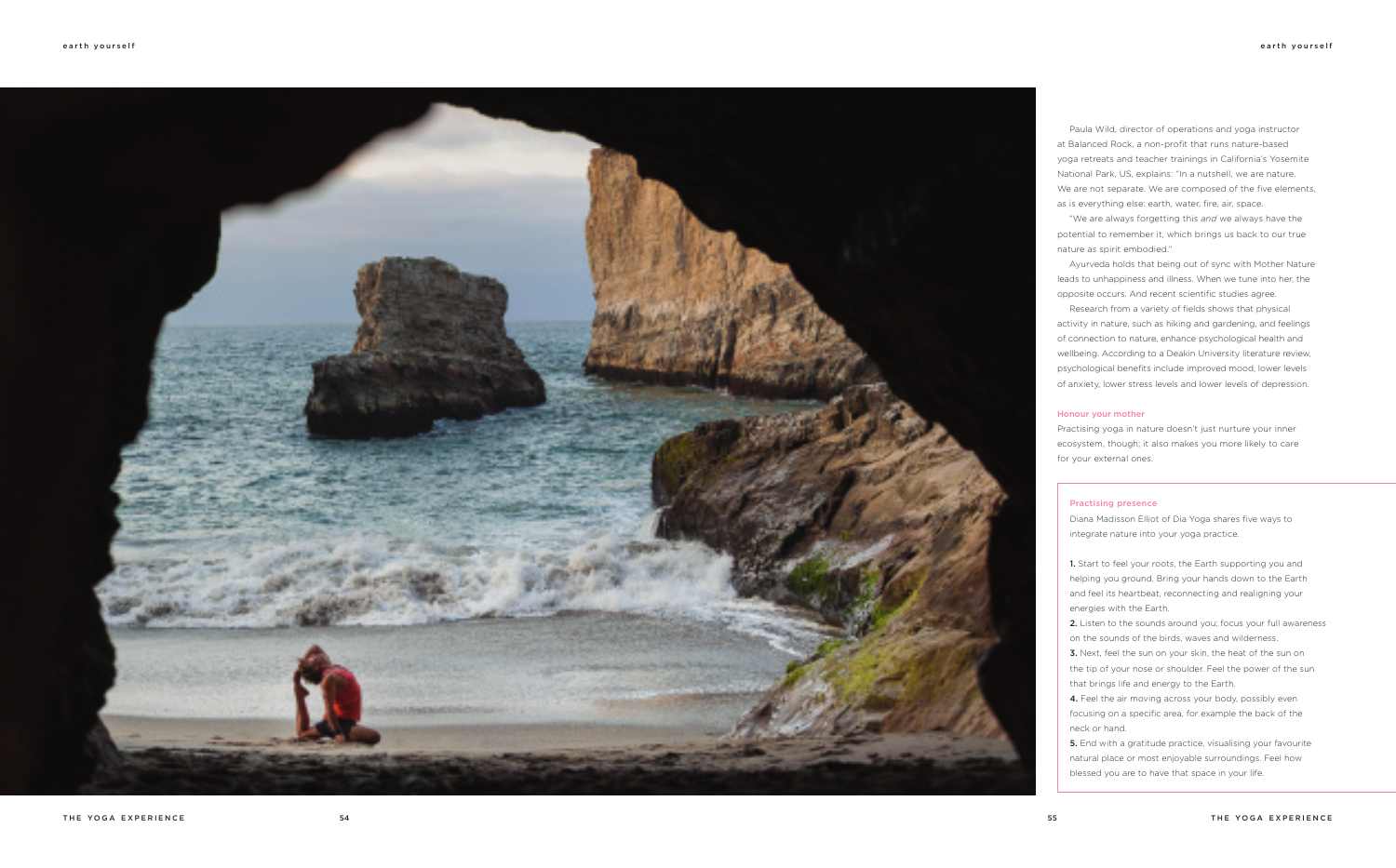on up- and downhill while carrying a backpack, and how the weight of that pack is distributed."

Nature trails vary by length and difficulty, from short twohour ambles to day hikes and arduous multi-day treks. When you're choosing a walk, select one that will work for your fitness level and available spare time. And tell someone where you're going and when you expect to be back.

#### What to pack

- Water. Carry adequate water to keep you hydrated  $$ more if it's hot.
- **Snacks**. Think lightweight, energy-dense foods such as nuts, fresh fruit and vegetables, dark chocolate and hummus.
- Layers. What you take depends on your route and the season, but lightweight woollen layers won't let you down. If you're camping or climbing to elevation, take thicker layers that will keep you warm once you stop moving.
- **Sun protection**. Sunscreen, a hat, a long-sleeved shirt and sunglasses are musts if you're spending time outdoors.

- Radiance Retreats. Supplement top-notch yoga classes focused on deep, slow *vinyasa* with meditation, hikes, beach walks and spa therapies in Byron Bay. *radianceretreats.com*
- Dia Yoga. Join an outdoor yoga class in Perth or go on monthly "yikes" through the stunning hills and beaches in and around Perth. *dia-yoga.com*

#### Where to go

- Balanced Rock. Experience backpacking journeys, weekend camping retreats, day hikes, workshops, yoga teacher trainings and transformational adventures in Yosemite National Park, US. *balancedrock.org*
- **Backcountry Yoga**. Combine hiking, yoga and your love for the natural world on an overnight camping adventure, ski retreat or hike in Massachusetts, New Hampshire, Vermont and Colorado, US. *backcountryyoga.com*

Beautiful hikes abound. To find them, ask your friends, join a hiking club or purchase a book on local trails. If you'd prefer the company of like-minded yoga lovers, you can also explore the options below.

## At home

#### Abroad

- Yoga mat. A mat can improve your grip on Mother Earth — but it's not essential. As Finn shares, "Any flat spot is good; I love doing yoga on sand or grass even more than on a mat."
- Blanket. Blankets can help keep the chill away during meditation. You don't need a cushion, though: simply build a "bum castle" in the sand, allowing you to raise your hips above your crossed legs and take a comfortable seat.
- **Surfboard (or SUP board or bodyboard).** Don't have a board? Borrow one from a friend or hire one from a surf store.
- • Swimsuit, wetsuit and towel. Take a dip before or after your practice to soak up the ocean's invigorating energy.

# Surf with soul

Surfing, like yoga, can help you feel connected to all. And it demands a balance of effort and ease, *sthira* and *sukham*, as you paddle out to catch a wave then relax into the ocean's swell. You benefit in other ways, too, says Madisson Elliot. "In my yikes, we take time to practise pranayama near running water, waterfalls or the ocean, where there are plenty of negative ions in the air. These negative ions assist to decrease blood pressure,

relieve tension and help us recover from respiratory illnesses like colds and flu."

Not a surfer? Sign up to a surf school or try another water sport such as stand-up paddleboarding, bodyboarding or kayaking. Or you can simply run, walk, move and meditate on the shore.

#### What to pack

### Where to go

Australia boasts many beautiful beaches and stellar surf spots so finding somewhere to meditate beachside or while riding a wave, alone or with others, is easy. To explore new places, pick up a copy of *Wavefinder: Australia*, a pocket-sized guidebook that details more than 900 Aussie surf spots.

Looking to integrate your love of yoga with a surfing adventure further afield? Try one of these retreats on for size.

#### At home

• Byron Yoga. Beginner and experienced surfers alike can add surf lessons onto a three-day yoga retreat at the eco-friendly grounds of one of Australia's longest-running yoga schools. *byronyoga.com*

According to yoga scholar Georg Feuerstein, PhD, "Yoga is intrinsically ecological … As yoga scripture the *Bhagavad Gita* puts it, yoga is balance." When you are inwardly balanced, you're also balanced in the way you relate to your environment, he writes, pointing out how this is reflected in yoga's ethical code.

"Non-harming (*ahimsa*) consists of reverence for all forms of life. Non-stealing (*asteya*) implies that we shouldn't take more than we need for the upkeep of our body-mind."

Greedlessness (*apigraha*), in an "eco-yogic" sense, asks that we respect the right of others to share the planet's resources, while purity (*saucha*) can be interpreted as doing our best to minimise pollution and support efforts to clean up the environment.

Yoga is a powerful form of environmental stewardship, affirms Canadian yogi, surfer and Blissology founder, Eoin Finn. Meditation allows us to tap into "our wise guide inside", he says, which acts as a moral compass. "It tells us in our bellies and in our chests when we are making decisions that harm life and when we are living in a way that is beneficial to life. It is the job

of yoga and spirituality to keep this side of us at the forefront of our consciousness.

"When we are in touch with this place, life ceases to merely be about the attainment of our own personal goals but about how we can work for the welfare of others as well … When we have a spiritual practice, it makes us more reverent of all life."

Given our ecological crises and public health concerns, if ever there was a time to reconnect with and honour nature, it's now.

#### Go … and flow

Yoga is a portable pursuit so it's easy to practise outdoors. And, since Australia is blessed with untamed nature, engaging with it needn't be expensive. Even in the largest of our cities, you're never too far from a local park, beach, national park, creek or river.

Here are some ways to expand your practice into the wilds.

#### Take a yike

Have a lightweight yoga mat? Bring it along on your next bushwalk or camping trip so you can strike a pose whenever the mood hits.

There are other ways you can integrate your practice into a hike, as Wild shares. "While trekking in the mountains, I practise *pranayama* constantly. One breath, two steps or whatever rhythm the terrain dictates.

"I also practise mindfulness by noticing where I place my foot on the Earth as I move, noting the way my posture shifts



"Great yogis have always known the power of nature, how it can heal us and nurture us. This is why, in the beginning, yoga was only taught and practised outdoors."

# 3 ways to ground down

Use these simple tips from Blissology's Eoin Finn to stay centred every day.

1. Get quiet and calm. Relax your body and breathe tension out. 2. There is a vibration to nature that is calm and peaceful. It is slow and easeful. Tune into it. Don't try to stop thinking, just tune into the beauty around you and let it fill your heart. 3. Put away your phone. I mean put it far away. Beautiful sunsets seem to be places where you take great selfies and, in the process, you miss a chance to awaken your higher self. So slow down and get introspective. The way I explain this is to put away your smartphone and open up your "heart phone"!